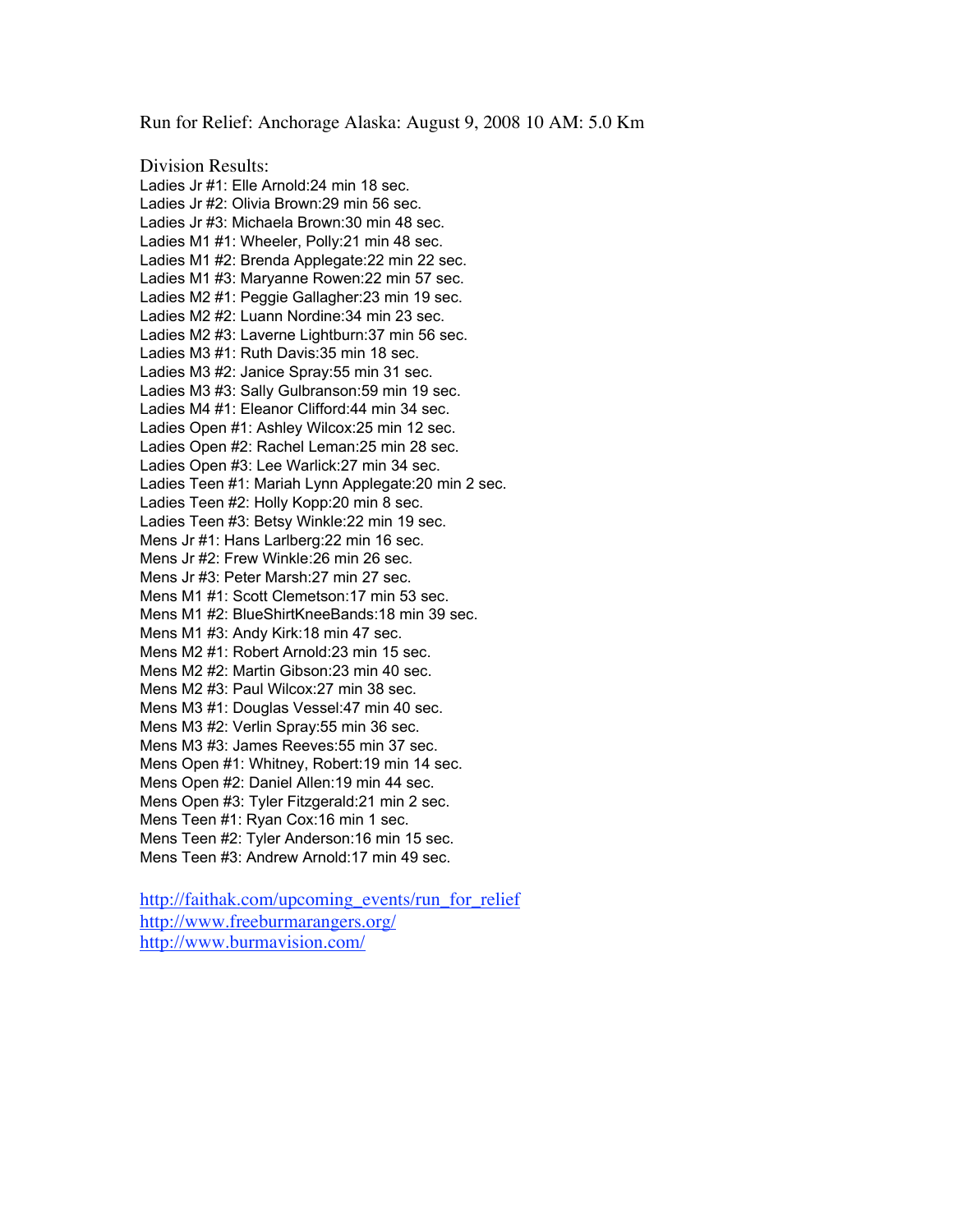

## **Run for Relief: Anchorage Alaska: August 9, 2008 5 KM OVERALL RESULTS**

## Overall Results

#1: Ryan Cox (M-Teen: 16 min 1 sec) #2: Tyler Anderson (M-Teen: 16 min 15 sec) #3: Andrew Arnold (M-Teen: 17 min 49 sec) #4: Scott Clemetson (M-M1: 17 min 53 sec) #5: Drew Edwards (M-T: 18 min 35 sec) #6: BlueShirtKneeBands (M-M1: 18 min 39 sec) #7: John Weber (M-T: 18 min 47 sec) #8: Andy Kirk (M-M1: 18 min 47 sec) #9: Peter Walls (M-T: 18 min 48 sec) #10: Quinton Metcalf (M-T: 19 min 6 sec) #11: Whitney, Robert (M-Open: 19 min 14 sec) #12: Joseph Dillon (M-T: 19 min 15 sec) #13: Daniel Allen (M-Open: 19 min 44 sec) #14: Chris Clemetson (M-T: 19 min 49 sec) #15: ThaiBoxerShorts (M-T: 19 min 55 sec) #16: Mariah Lynn Applegate (F-Teen: 20 min 2 sec) #17: Holly Kopp (F-Teen: 20 min 8 sec) #18: Jordan Edwards (M-T: 20 min 11 sec) #19: Tyler Fitzgerald (M-Open: 21 min 2 sec) #20: Wheeler, Polly (F-M1: 21 min 48 sec) #21: Marsh, Joshua (M-T: 21 min 55 sec) #22: David Houston (M-M1: 22 min 12 sec) #23: Hans Larlberg (M-Jr: 22 min 16 sec) #24: Betsy Winkle (F-Teen: 22 min 19 sec) #25: Dan Myers (M-O: 22 min 20 sec) #26: Tyler Houston (M-T: 22 min 21 sec) #27: Brenda Applegate (F-M1: 22 min 22 sec) #28: Matthew Loken (M-O: 22 min 49 sec) #29: Juala Gionet (F-T: 22 min 50 sec) #30: Maryanne Rowen (F-M1: 22 min 57 sec) #31: Robert Arnold (M-M2: 23 min 15 sec)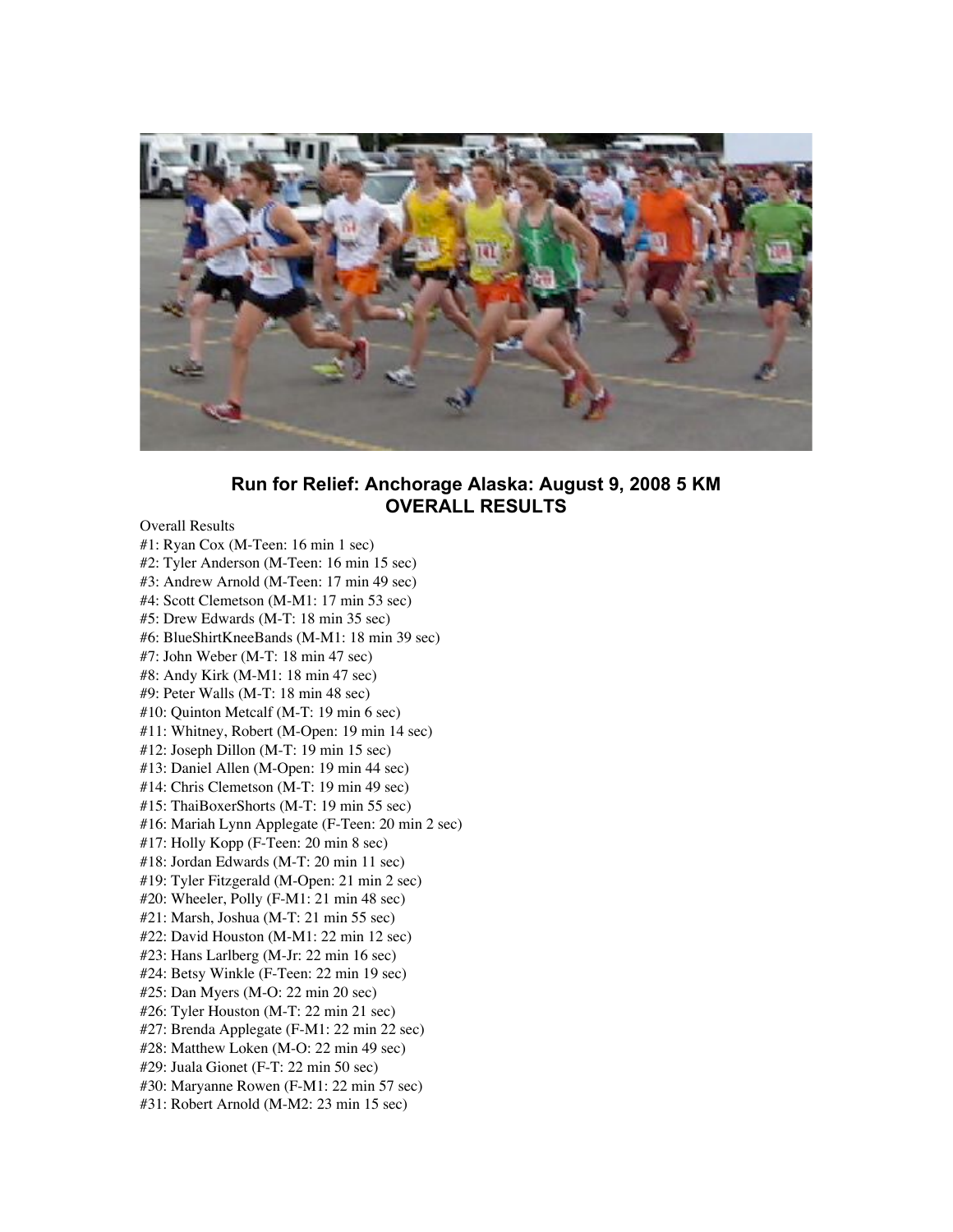#32: Peggie Gallagher (F-M2: 23 min 19 sec) #33: Bethany Weber (F-T: 23 min 23 sec) #34: Michael Houston (M-T: 23 min 25 sec) #35: Brennyn Edwards (F-Stroller: 23 min 28 sec) #36: Tara Edwards (F-M1: 23 min 29 sec) #37: Martin Gibson (M-M2: 23 min 40 sec) #38: David Liapis (M-O: 23 min 41 sec) #39: Rebecca Riopelle (F-T: 23 min 54 sec) #40: Michael Clark (M-O: 24 min 4 sec) #41: Elle Arnold (F-Jr: 24 min 18 sec) #42: Valerie Kirk (F-T: 24 min 32 sec) #43: Scotty Borg (M-O: 24 min 43 sec) #44: Ashley Wilcox (F-Open: 25 min 12 sec) #45: Troy Baker (M-M1: 25 min 16 sec) #46: PinkShirt (F-: 25 min 21 sec) #47: Rachel Leman (F-Open: 25 min 28 sec) #48: BlueYFblackM#84pantsBoyF#231 (25 min 55 sec) #49: Bethanne Davis (F-T: 26 min 16 sec) #50: Stephanie Kirk (F-T: 26 min 16 sec) #51: Frew Winkle (M-Jr: 26 min 26 sec) #52: AquaTop (F-T: 26 min 40 sec) #53: Stroller-Jones (M-M1: 26 min 42 sec) #54: Hague, Nicole (F-T: 26 min 55 sec) #55: Laurie Dawson (F-M1: 26 min 58 sec) #56: Dianna Clemetson (F-M1: 27 min 9 sec) #57: Peter Marsh (M-Jr: 27 min 27 sec) #58: Tobin Karlberg (M-Jr: 27 min 28 sec) #59: Lee Warlick (F-Open: 27 min 34 sec) #60: Paul Wilcox (M-M2: 27 min 38 sec) #61: Kreta-Dillon, Maria (F-M1: 27 min 41 sec) #62: Mike Potter (M-M1: 27 min 46 sec) #63: Koni Arnold (F-M1: 27 min 55 sec) #64: Hannah Karlberg (F-T: 27 min 58 sec) #65: Heidi Eckmann (F-T: 27 min 58 sec) #66: Slaymaker, Alex (M-T: 28 min 11 sec) #67: Keith Winkle (M-M1: 28 min 37 sec) #68: Angela Houston (F-O: 29 min 4 sec) #69: Echo McDonald (F-M1: 29 min 12 sec) #70: faith (F-O: 29 min 23 sec) #71: Bruce Buckman (M-M1: 29 min 30 sec) #72: Sarah Richardson (F-T: 29 min 40 sec) #73: Alicia Clemetson (F-T: 29 min 40 sec) #74: Olivia Guzman (F-T: 29 min 51 sec) #75: Olivia Brown (F-Jr: 29 min 56 sec) #76: Holly DeLand (F-O: 29 min 57 sec) #77: Denise Lewis (F-M1: 30 min 26 sec) #78: Cameron Eckmann (M-Jr: 30 min 33 sec) #79: Michaela Brown (F-Jr: 30 min 48 sec) #80: Tanya Kirk (F-M1: 30 min 55 sec) #81: Jacy Joyner (F-O: 31 min 16 sec) #82: Aimee Hull (F-O: 31 min 16 sec) #83: Alyssa Mitchell (F-O: 31 min 46 sec) #84: Katherine Laforest (F-M1: 31 min 47 sec) #85: Holly Bauer (F-O: 32 min 34 sec)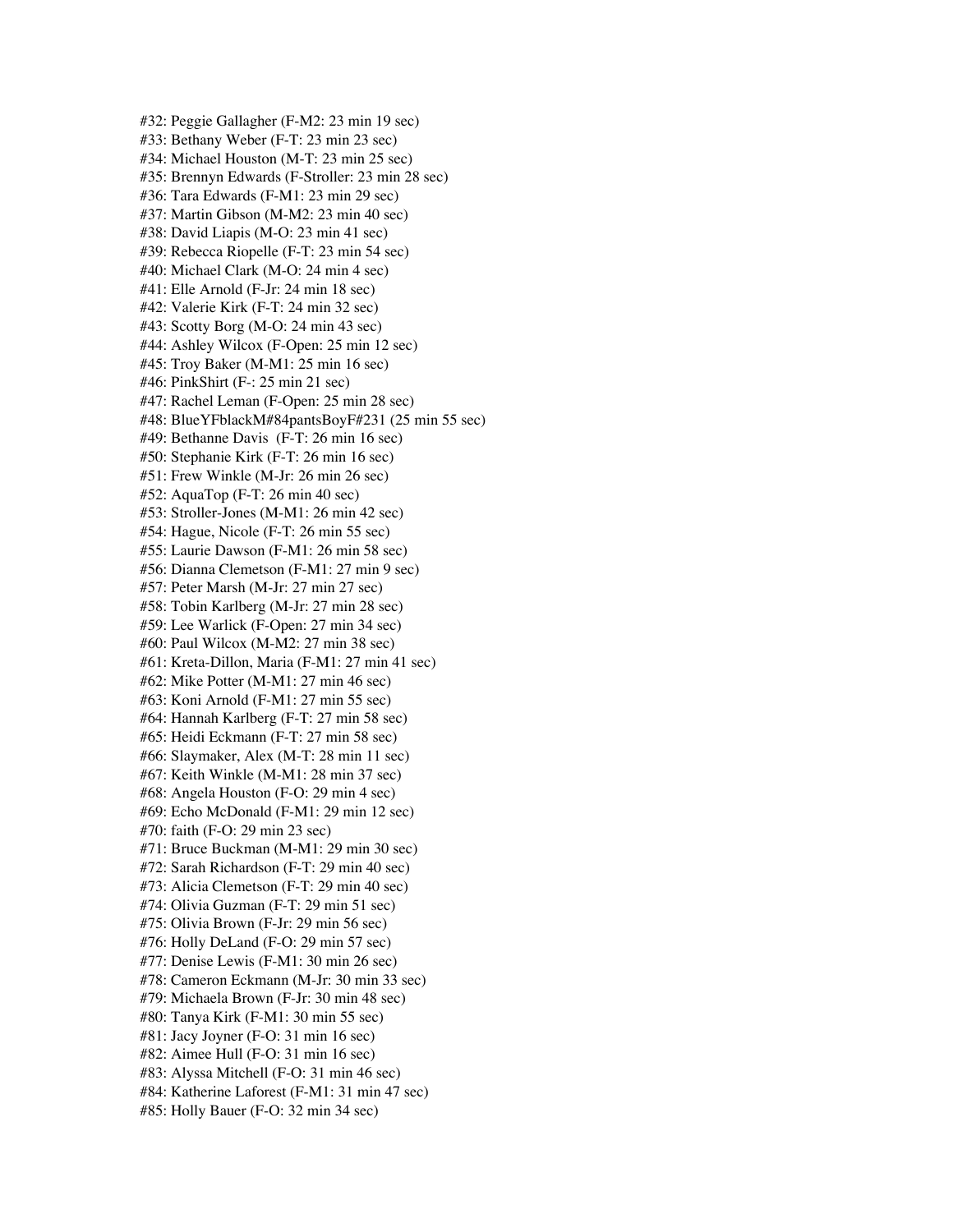#86: Ashley Clark (F-O: 32 min 48 sec) #87: Selena Clementson (F-Jr: 33 min 31 sec) #88: Jessica Chase (F-O: 33 min 38 sec) #89: Sharon Garrity (F-M1: 33 min 39 sec) #90: Sarah Chase (F-T: 33 min 41 sec) #91: Elaine Border (F-M1: 34 min 10 sec) #92: Luann Nordine (F-M2: 34 min 23 sec) #93: Chelsea Boardman (F-O: 34 min 39 sec) #94: Kate Winkle (F-T: 34 min 46 sec) #95: Kevin Winkle (M-M1: 34 min 46 sec) #96: Ruth Davis (F-M3: 35 min 18 sec) #97: Bobbi Mentzell (F-O: 35 min 19 sec) #98: Sarah Kruse (F-O: 35 min 57 sec) #99: Phil Reid (M-O: 36 min 4 sec) #100: Katelyn Houston (F-T: 36 min 5 sec) #101: Jenna Gerrety (F-T: 36 min 35 sec) #102: Ann Marsh (F-T: 37 min 43 sec) #103: Robin Marsh (F-M1: 37 min 43 sec) #104: Justin William (M -O: 37 min 53 sec) #105: Laverne Lightburn (F-M2: 37 min 56 sec) #106: Celeste Bennett (F-O: 37 min 57 sec) #107: Kristin Winkle (F-Jr: 38 min 31 sec) #108: Kelsea Winkle (F-T: 38 min 32 sec) #109: Patrick Garvin (M-O: 39 min 4 sec) #110: Kristen Wien (F-O: 39 min 16 sec) #111: Monica Reid (F-T: 39 min 17 sec) #112: Rebecca Dorland (F-O: 39 min 45 sec) #113: Cindy Patrick (F-M2: 40 min 11 sec) #114: Anne Denny (F-M2: 40 min 14 sec) #115: Madison Baker (F-T: 40 min 50 sec) #116: Deborah Niolet (F-O: 40 min 51 sec) #117: Lora Lynch (F-O: 40 min 52 sec) #118: Greg Lynch (M-O: 40 min 53 sec) #119: Jancie Coulter (F-M2: 41 min 0 sec) #120: Kelly Patrick (M-M1: 41 min 12 sec) #121: Janet Dorland (F-M1: 41 min 13 sec) #122: Dave Dorland (M-M2: 41 min 14 sec) #123: (-: 41 min 44 sec) #124: Reina Strehl (F-O: 42 min 28 sec) #125: Larry Brown (M-M1: 42 min 38 sec) #126: Barry Mclaughlin (M-M1: 42 min 39 sec) #127: Kayla Washington (F-T: 42 min 46 sec) #128: Anna Mclaughlin (F-Jr: 42 min 49 sec) #129: Tracey Sager (M-O: 43 min 14 sec) #130: Varrick Sager (M-Jr: 43 min 16 sec) #131: Veronica Sager (F-Jr: 43 min 22 sec) #132: Jeff Siemers (M-O: 44 min 15 sec) #133: Cheryl Siemers (F-O: 44 min 15 sec) #134: Makala Potter (F-O: 44 min 33 sec) #135: Eleanor Clifford (F-M4: 44 min 34 sec) #136: Tipasa Faletagoali (M-O: 45 min 27 sec) #137: Victoria Guzman (F-Jr: 45 min 31 sec) #138: Ed Guzman (M-M1: 45 min 32 sec) #139: Kelli Miller (F-O: 45 min 33 sec)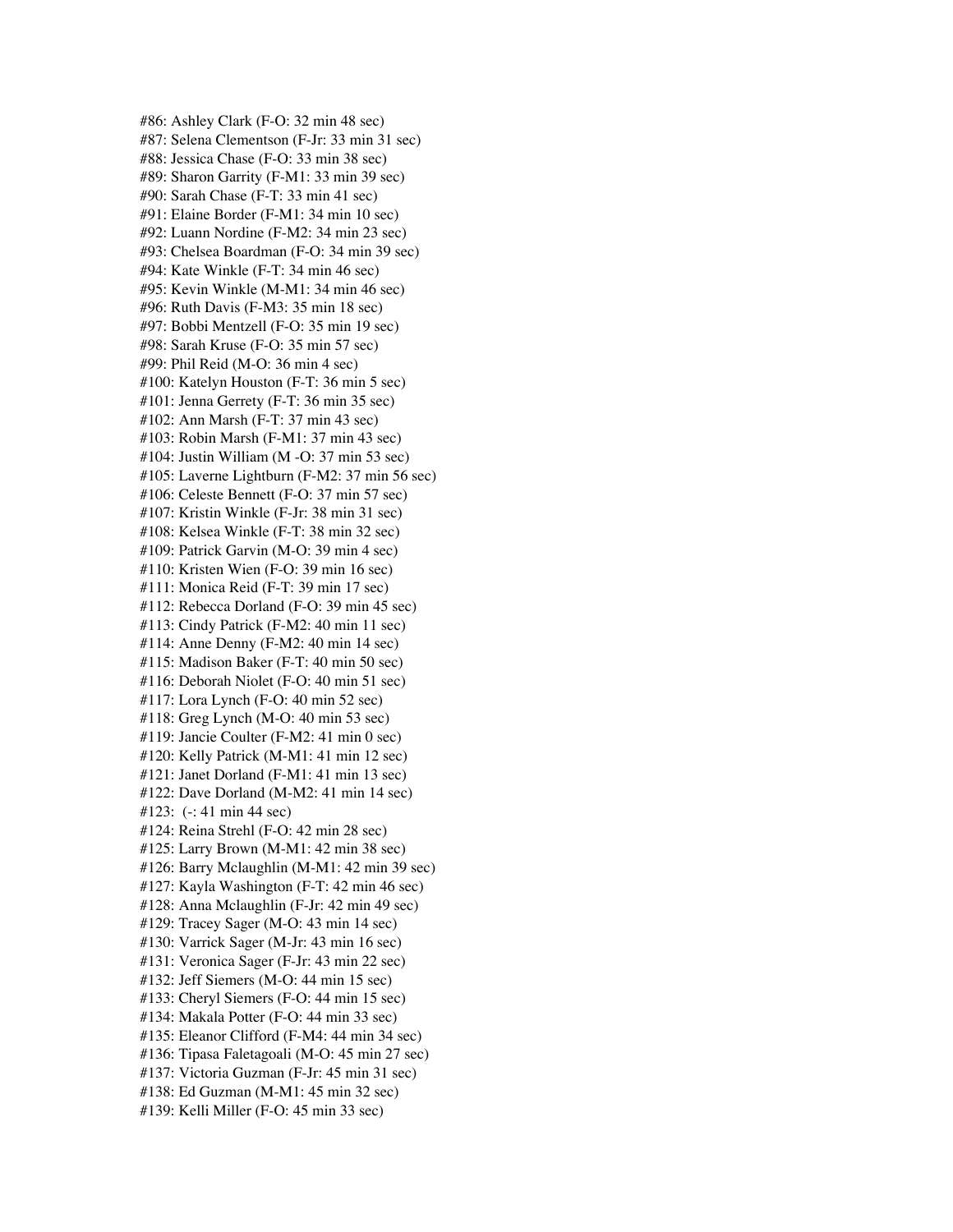#140: Karjala Mckenzie (F-T: 46 min 42 sec) #141: Elizabeth Metcalf (F-O: 46 min 42 sec) #142: Michelle Metcalf (F-M1: 46 min 42 sec) #143: Anna Tulip (F-T: 46 min 43 sec) #144: Rowan Kraft (F-T: 46 min 43 sec) #145: Edward Guzman (M-T: 46 min 43 sec) #146: Humenik, Emily (F-T: 46 min 44 sec) #147: Humenik, June (F-O: 46 min 45 sec) #148: Jinger Pipen (F-O: 47 min 5 sec) #149: Natalia Pipen (F-Stroller: 47 min 6 sec) #150: Douglas Vessel (M-M3: 47 min 40 sec) #151: Alan Wien (M-M2: 47 min 45 sec) #152: Jacob Mclaughlin (M-T: 48 min 0 sec) #153: Zach Christy (M-T: 48 min 4 sec) #154: Marc Giampaoli (M-M2: 48 min 4 sec) #155: John Christy (M-M1: 48 min 5 sec) #156: Gibson, Katie (F-O: 48 min 18 sec) #157: Carolyn Schneidewent (F-O: 49 min 39 sec) #158: Shannon Cochran (F-M1: 49 min 40 sec) #159: Dawn Wilcox (F-M2: 50 min 19 sec) #160: Elizabeth Sabrino (F-M2: 50 min 19 sec) #161: Heidi Gerrety (F-M1: 50 min 21 sec) #162: Lorraine Ellis (F-M2: 50 min 50 sec) #163: Wanda Schloeman (F-M1: 50 min 51 sec) #164: Sam Parker (F-O: 51 min 4 sec) #165: Donna Waid (F-M2: 51 min 5 sec) #166: Teri Mclaughlin (F-M1: 51 min 6 sec) #167: Emily Tulip (F-O: 51 min 20 sec) #168: Lars Tulip (M-O: 51 min 21 sec) #169: Steve Holsinger (M-M2: 51 min 23 sec) #170: Chad Reynolds (M-O: 53 min 58 sec) #171: Linda Graham (F-M1: 54 min 50 sec) #172: Dean Marshall (M-M2: 54 min 50 sec) #173: Cheryl Bethel (F-M1: 54 min 51 sec) #174: Matt Graham (M-T: 54 min 53 sec) #175: Liz Jones (F-M1: 54 min 53 sec) #176: Peg Reeves (F-M2: 55 min 31 sec) #177: Janice Spray (F-M3: 55 min 31 sec) #178: Verlin Spray (M-M3: 55 min 36 sec) #179: Patricia Gray (F-M1: 55 min 37 sec) #180: James Reeves (M-M3: 55 min 37 sec) #181: Katie Kampen (F-T: 58 min 10 sec) #182: Andrea Alexander (F-O: 58 min 21 sec) #183: Tawnya Felton (F-O: 58 min 59 sec) #184: Sally Gulbranson (F-M3: 59 min 19 sec) #185: Joyce Creed (F-M1: 60 min 3 sec) #186: Phillana Sager (F-O: 60 min 43 sec) #187: Kevin Creed-Cordova (M-T: 60 min 45 sec) #188: Ken Kampen (M-M1: 60 min 58 sec) #189: Trina Ramsted (F-O: 60 min 59 sec) #190: Jeff Wheaton (M-M1: 60 min 59 sec) #191: Alisa Garrigues (F-M2: 60 min 59 sec) #192: Janna Kampen (F-M1: 61 min 58 sec) #193: Marvin Hadenfeldt (M-M2: 61 min 58 sec)